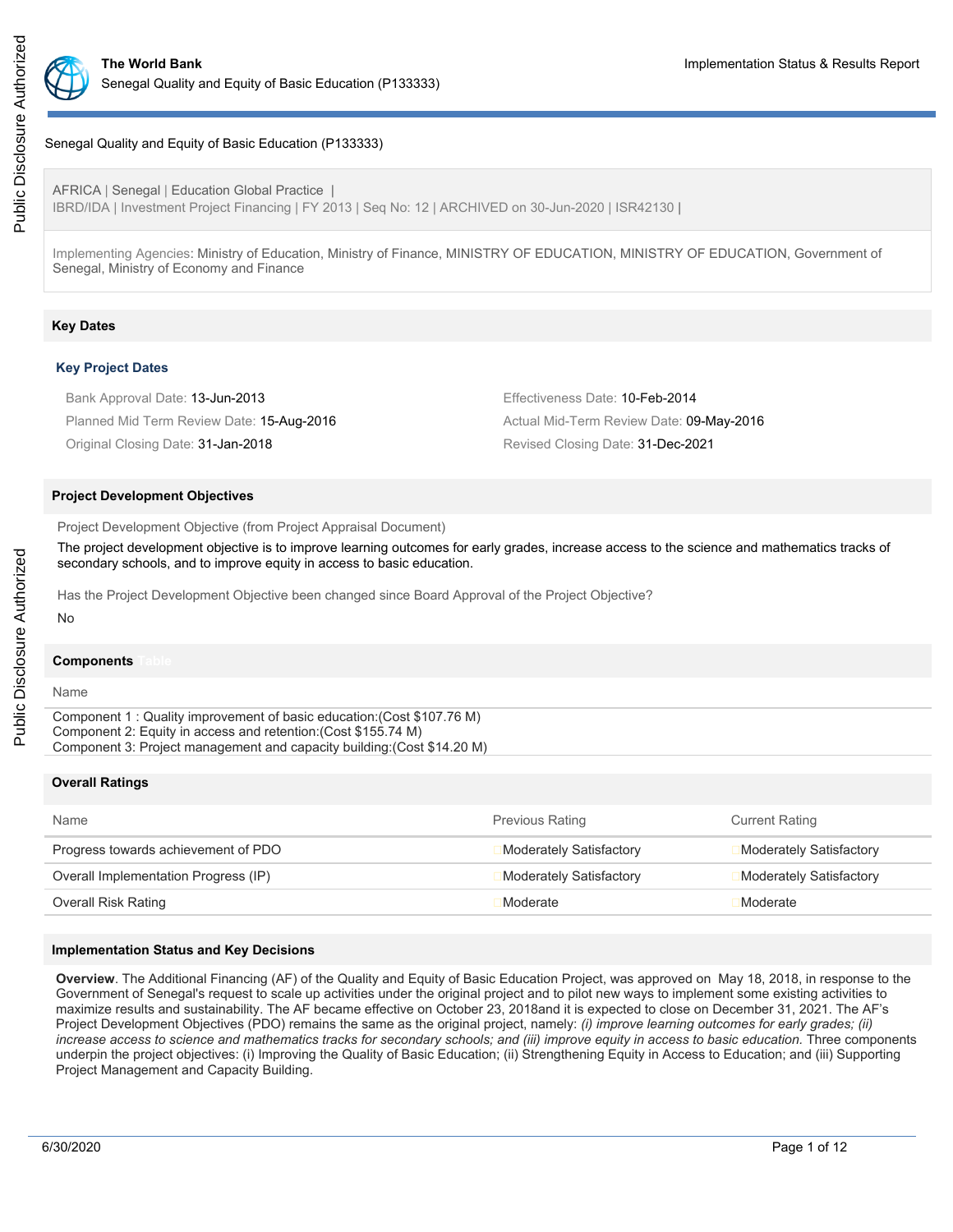**Progress by Component**. Based on the key findings of the recent World Bank Supervision Mission held from April 6-10, 2020, the progress by component is summarized below:

### **Component 1: Improving the quality of basic education**

The review of this component focused on the status of the Performance-Based Contracts (PBCs); the work of the National Institute of Action & Study for Education Development (*Institut National d'Etude et d'Action pour le Développement de l'Education*--INEAD); ways to optimize the Regional Centers for the Training of Education Personnel (*Centre Régional de Formation des Personnels de l'Education*--CPFREs); and the promotion of Science, Technical and Mathematics education, respectively.

**Performance-Based Contracts (PBCs)** - Signed PBCs are being implemented in accordance with the current fiscal year's Annual Budgeted Work Program (ABWP). The mission provided an update on the preparation of the initial (*unique*) PBC, which would provide a good visibility of the action of the structures concerned and the various resources allocated. However, there are still delays in this work. It is recommended that these PBCs be finalized before classes are scheduled to open, in order to align them with the activities of the school year and to provide more relevance to this framework for coordinating and monitoring the performance of contracting actors. The mission reiterated its recommendation for the finalization of a unique PBC that should include and reflect all the resources transferred or mobilized for schools.

**Science.** A commitment has been made to finalize the science improvement strategy by March 2020 in order to ensure this document is used to guide the implementation of activities envisaged for the fall of 2020/2021. An international workshop to review and validate this strategy was being planned prior to the outbreak of the COVID-19 pandemic. However, a preparatory workshop took place in February 2020 for this initiative and design of the strategy deployment plan. The various themes of this strategy were discussed with key stakeholders. A document is available, but has not yet been received by the World Bank for evaluation. While waiting to receive the report, the mission reiterated the need to broaden the spectrum of the problem of science education, which takes into account all levels of education, even if the focal point/entity for this activity remains the Directorate of General Secondary and Middle School (*Direction de l'Enseignement Moyen Secondaire Général*--DEMSG)

**High School for Integration, Quality and Equity** *(Lycée pour l'Intégration, l'Equité et la Qualité* **(LINEQ))**. Discussions among the Ministry of National Education team, the architectural firm and the World Bank Mission, resulted in the delivery of a draft summary report for the construction of the two LINEQs (*Sedhiou and Kaffrine*), while the architectural studies are ongoing. The PAQEEB's Steering Committee recommended that the LINEQ construction contracts be awarded by the end of July 2020 in order to remain within the project's implementation deadlines and given the urgent need to deliver these two pilot facilities to the beneficiaries. At the same time, a Commission was asked to work on the list and characteristics of educational equipment and prepare the tender files accordingly in order to synchronize their availability with the delivery of infrastructure. For this work, the World Bank Mission encouraged the Commission to show a lot of innovation, to equip the LINEQ with the best equipment, in line with the ambition placed in these institutions to offer quality education. The Mission recommended that the work on the organizational model of these high schools be finalized in a timely manner.

The environmental and social review was carried out for two LINEQs (Sedhiou and Kaffrine) and the reports are expected by the World Bank team by end of June 2020. The Kaffrine site has fewer environmental constraints than the Sedhiou site where the mission strongly recommended the acquisition of the tree-cutting authorization prior to the start of field activities.

**Teacher training**. The project has sought to ensure that the Regional Centers for the Training of Education Personnel (*Centres régionaux de formation des personnels de l'éducation*--CRFPEs) remains responsible for the initial teacher training and continuing education. The aim of the project is to ensure that the CRFPEs remain responsible for the initial and ongoing training of teachers and school administration staff. In addition, the Directorate of Training and Communication (*la direction de la formation et de la communication—DFC)* is committed to ensuring the CRFPE fully optimizes their use through: (i) the improvement of operation; quality of training provided; and (iii) its adaptation to the needs of the sector. An expert will be mobilized to analyze the training, and develop an optimization plan for CRFPEs. The DFC mission and the World Bank team agreed on the relevance of the work to be done. The DFC will provide the World Bank with feedback on the draft terms of reference prepared for this purpose. A timetable for the completion of this consultation mission will be prepared. The focal point and a dedicated team will be responsible for monitoring the work of the selected expert . Finally, the results of this work could strengthen the legal framework of the CRFPEs when the implementation decree for organizing them are finalized.

**Evaluation of Apprenticeships**. It was agreed with the National Institute of Action & Study for Education Development (*Institut National d'Etude et d'Action pour le Développement de l'Education*--INEADE) that they send an action plan to the Bank, highlighting the place of the evaluation associated with the Additional Financing of the Quality and Equity of Basic Education Improvement Project *(Projet d'Amélioration de la Qualité et de l'Equité dans l'Education de Base--*PAQEEB)with a precise timetable to carry out activities.

## **Component 2: Strengthening Equity in Access to Education**

This component aims to create, for all children, the conditions for access to educational structures of elementary, *Daara* (Koranic School), and literacy of school management committee members. There is also a strong emphasis on the care for children, especially those pupils which have been excluded from the system.

**Constitution of the list of eligible Daaras (Koranic Schools)**. The *Daaras* inspection presented the activities already carried out under this subcomponent. In light of the COVID-19 pandemic, Ministry officials provided an update on the needs and the framework for managing the acquisition and distribution of food and related products. The World Bank Mission specified the steps to be taken for good conduct of this initiative to support vulnerable learners, which must be carried out under conditions to safeguard the potential governance risks to be faced in the prevailing context. The Mission and the Government delegation decided on the number of *Daaras* to be supported and the involvement of the Malnutrition Control Unit (*la Cellule de Lutte contre la Malnutrition*—CLM) in the distribution of food and related products. Both parties agreed to establish an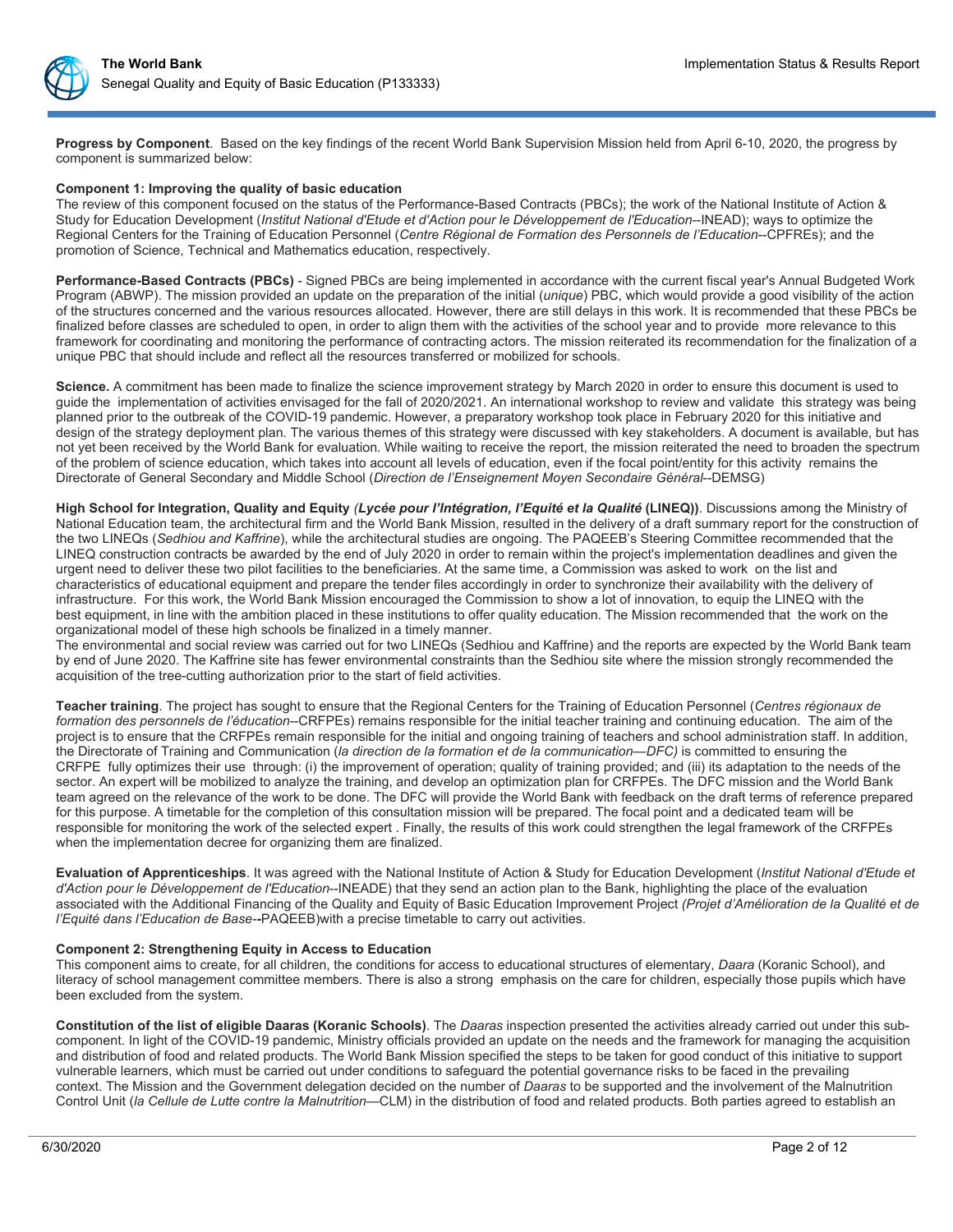agreement between the Ministry of National Education and the Malnutrition Control Unit; and this has been done. At the end of these discussions, the Project Coordination Unit developed a note on the mapping of Daaras, on governance and types of food and hygiene products. This describes the *Daaras* support framework including the sites, staff and respective role of stakeholders that the agreement with CLM would take into account. With regard to the activities of this sub-component, in total, the Additional Financing will allow the signing, with 531 *Daaras* (Koranic Schools), of an Equity Improvement Contract (EIC). Selected Daaras will be subject to compliance checks to ensure that they meet the conditions, and are ready to implement the PAQEEB-*Daara* program. However, a report on the status of the monitoring has been produced and is being validated. The recommended options will serve as the basis for finalizing the EIC signing process with the *Daaras*.

**Reintegration of children into the school** . This activity has not progressed. The Ministry of National Education presented a note on the strategy and reintegration program for out-of-school children ages 8 to 14. The World Bank Mission reiterated the importance of this program, particularly in the current context. The Mission and the Ministry agreed to hold a meeting in the coming weeks with all key stakeholders to further discuss this important manner.

## **Component 3: Supporting Project Management and Capacity Building**

This Component supports capacity building, project management, and improved sector management, especially through data management and utilization.

The Mission provided an update on the coordination of the project's activities and underscored the fundamentals of complying with the procedures manual as with the Project's (PAQEEB) financing credit agreement. The DPRE is responsible for technical coordination, supported by the Compliance and Facilitation Audit Coordinator; and the DAGE is responsible for financial management. Unfortunately, the Mission noted that procedures often used, delayed the due diligence of the activities selected in the Annual Budgeted Work Program (*Plan de Travail Budgétisé annuel*—PTBA). In light of this challenge, the Mission reiterated the importance of ensuring the timely approval of the PTAB in order for key projectsupported activities to be implemented at a faster pace.

#### **Risks**

### **Systematic Operations Risk-rating Tool**

| <b>Risk Category</b>                                            | Rating at Approval | <b>Previous Rating</b> | <b>Current Rating</b> |
|-----------------------------------------------------------------|--------------------|------------------------|-----------------------|
| <b>Political and Governance</b>                                 | --                 | Moderate               | Moderate              |
| <b>Macroeconomic</b>                                            | --                 | Moderate               | Moderate              |
| Sector Strategies and Policies                                  | --                 | Moderate               | Substantial           |
| Technical Design of Project or Program                          | --                 | Moderate               | Substantial           |
| Institutional Capacity for Implementation and<br>Sustainability | --                 | Moderate               | Moderate              |
| Fiduciary                                                       | --                 | Moderate               | Moderate              |
| <b>Environment and Social</b>                                   | --                 | $\square$ Low          | $\square$ Low         |
| <b>Stakeholders</b>                                             | --                 | Moderate               | Moderate              |
| Other                                                           | --                 | Moderate               | Moderate              |
| Overall                                                         | --                 | Moderate               | Moderate              |
|                                                                 |                    |                        |                       |

#### **Results**

### **PDO Indicators by Objectives / Outcomes**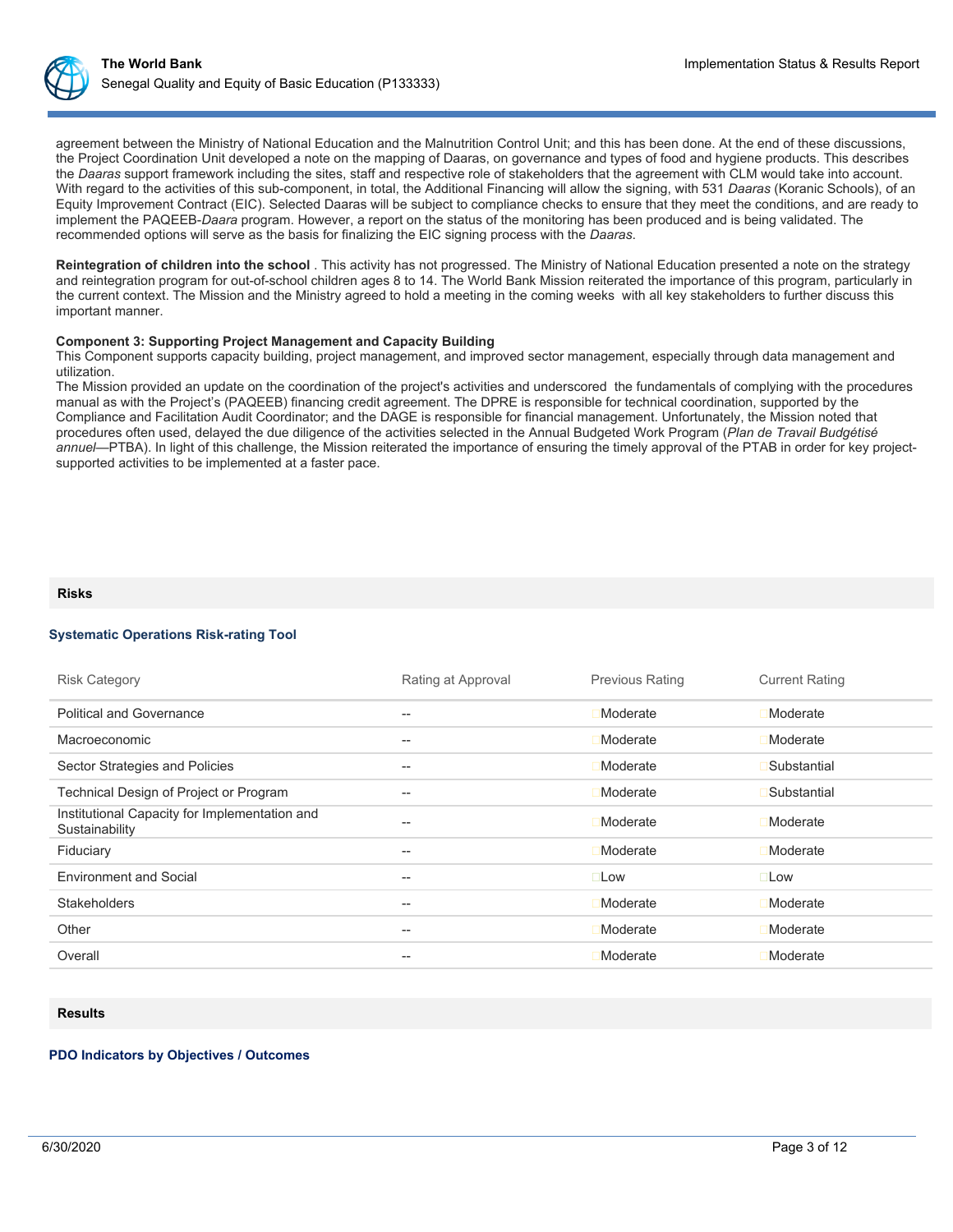

# Improve learning outcomes for early grades

►Increase in the % of students who, by the end of Grades 2 and 4 of primary schooling, demonstrate their ability to read and comprehend grade level texts (Text, Custom)

|                                                                                                                                                                                 | <b>Baseline</b>                                                                                                                                                                                                                                                                                                                                                                        | Actual (Previous)                                                                                                                                                                                                                                                                                                                | Actual (Current)                             | <b>End Target</b>                     |  |
|---------------------------------------------------------------------------------------------------------------------------------------------------------------------------------|----------------------------------------------------------------------------------------------------------------------------------------------------------------------------------------------------------------------------------------------------------------------------------------------------------------------------------------------------------------------------------------|----------------------------------------------------------------------------------------------------------------------------------------------------------------------------------------------------------------------------------------------------------------------------------------------------------------------------------|----------------------------------------------|---------------------------------------|--|
| Value                                                                                                                                                                           | CP: 34.5<br>CE2: 51.7                                                                                                                                                                                                                                                                                                                                                                  | CP: 59.73 CE2: 60.27                                                                                                                                                                                                                                                                                                             | CP: 59.73 CE2: 60.27                         | CP: 63 CE2: 65                        |  |
| Date                                                                                                                                                                            | 02-Jan-2012                                                                                                                                                                                                                                                                                                                                                                            | 02-Jan-2020                                                                                                                                                                                                                                                                                                                      | 19-Jun-2020                                  | 30-Dec-2021                           |  |
| Comments:                                                                                                                                                                       | covid-19.                                                                                                                                                                                                                                                                                                                                                                              | The National Institute for Study and Action for Development (Institut National d'Etude et d'Action pour le<br>Développement de l'Education - INEADE) was in charge of conducting the evaluation for this indicator but<br>this has been delayed and on the site evaluations were not conducted due to the situation generated by |                                              |                                       |  |
| >Number of non-repeater enrolled students in grade 1 to 4 in 5 regions: Kafrine, Tambacounda, Matam, Louga, Diourbel (Text, Custom)                                             |                                                                                                                                                                                                                                                                                                                                                                                        |                                                                                                                                                                                                                                                                                                                                  |                                              |                                       |  |
|                                                                                                                                                                                 | <b>Baseline</b>                                                                                                                                                                                                                                                                                                                                                                        | Actual (Previous)                                                                                                                                                                                                                                                                                                                | Actual (Current)                             | End Target                            |  |
| Value                                                                                                                                                                           | 35365<br>65398<br>51496<br>66834<br>69324                                                                                                                                                                                                                                                                                                                                              | 48273; 83579; 69463;<br>89992; 106706                                                                                                                                                                                                                                                                                            | 42862; 87387; 63421;<br>85529; 112174        | 49721; 86086; 71547;<br>92692; 109907 |  |
| Date                                                                                                                                                                            | 02-Jan-2012                                                                                                                                                                                                                                                                                                                                                                            | 02-Jan-2020                                                                                                                                                                                                                                                                                                                      | 19-Jun-2020                                  | 30-Dec-2021                           |  |
| Comments:                                                                                                                                                                       | Indicators for three (Kafrine, Matam and Louga) out the 5 regions have gone down. The team is following<br>up closely and, for these regions, has asked the Ministry to work on an awareness plan and to ensure that<br>the shortage in teachers is overcome, as this has a great impact on access and retention of students. This<br>will aim to increase access and reduce drop out. |                                                                                                                                                                                                                                                                                                                                  |                                              |                                       |  |
| Increase in the % of students who, by the end of grade 2 and 4 of primary schooling, demonstrate their ability to compute and solve grade<br>level math problems (Text, Custom) |                                                                                                                                                                                                                                                                                                                                                                                        |                                                                                                                                                                                                                                                                                                                                  |                                              |                                       |  |
|                                                                                                                                                                                 | <b>Baseline</b>                                                                                                                                                                                                                                                                                                                                                                        | Actual (Previous)                                                                                                                                                                                                                                                                                                                | Actual (Current)                             | End Target                            |  |
| Value                                                                                                                                                                           | CP: 51.09<br>CE2: 46<br>CE2:46.2                                                                                                                                                                                                                                                                                                                                                       | CP: 59.21;<br>CE2:54.20<br><b>ESVS:73.2</b>                                                                                                                                                                                                                                                                                      | CP: 59.21;<br>CE2: 54.20<br><b>ESVS:73.2</b> | CP: 65<br>CE2:65<br><b>ESVS:80</b>    |  |
| Date                                                                                                                                                                            | 02-Jan-2012                                                                                                                                                                                                                                                                                                                                                                            | 02-Jan-2020                                                                                                                                                                                                                                                                                                                      | 19-Jun-2020                                  | 30-Dec-2021                           |  |
| Comments:                                                                                                                                                                       | covid-19.                                                                                                                                                                                                                                                                                                                                                                              | The National Institute for Study and Action for Development (Institut National d'Etude et d'Action pour le<br>Développement de l'Education - INEADE) was in charge of conducting the evaluation for this indicator but<br>this has been delayed and on the site evaluations were not conducted due to the situation generated by |                                              |                                       |  |

| Increase access to science and mathematics tracks for secondary schools                                                |       |       |       |       |  |  |
|------------------------------------------------------------------------------------------------------------------------|-------|-------|-------|-------|--|--|
| ►% of middle school students enrolled in math and science tracks (S1, S2) in secondary level (Percentage, Custom, PBC) |       |       |       |       |  |  |
| <b>Baseline</b><br>Actual (Previous)<br>Actual (Current)<br>End Target                                                 |       |       |       |       |  |  |
| Value                                                                                                                  | 32.00 | 34.91 | 33.78 | 45.00 |  |  |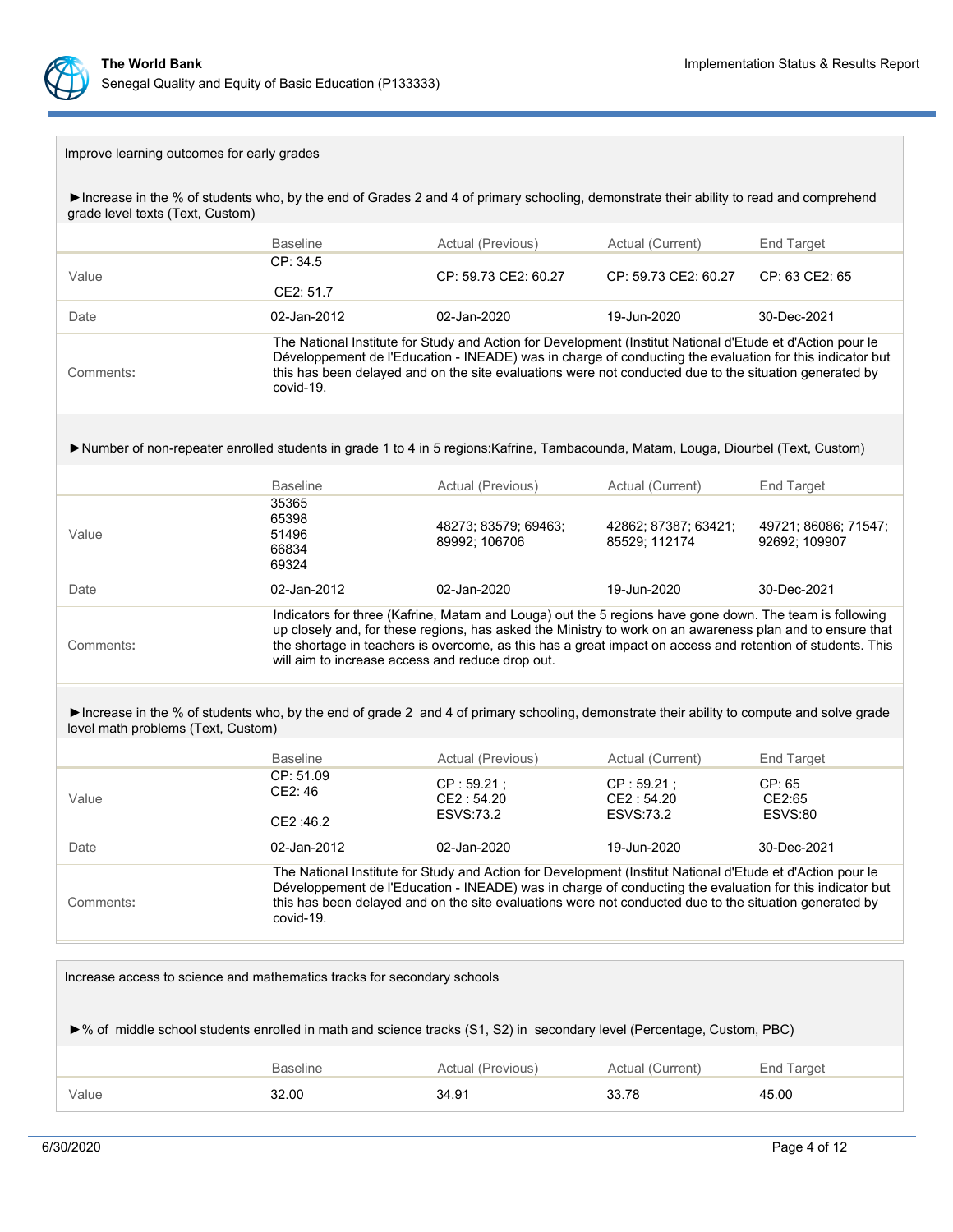

| Date                             | 02-Jan-2012                                                                                                                            | $02 - Jan-2020$                                                                                                                                                                                                                                                                                                                  | 19-Jun-2020      | 30-Dec-2021       |  |  |  |
|----------------------------------|----------------------------------------------------------------------------------------------------------------------------------------|----------------------------------------------------------------------------------------------------------------------------------------------------------------------------------------------------------------------------------------------------------------------------------------------------------------------------------|------------------|-------------------|--|--|--|
| Comments:                        |                                                                                                                                        | This indicator has slightly gone down but the government is working on a strategy to accelerate teaching<br>of sciences. Awareness campaigns have allowed to significantly increase the participation of girls.                                                                                                                  |                  |                   |  |  |  |
|                                  | □ Female beneficiaries (Percentage, Custom Supplement)                                                                                 |                                                                                                                                                                                                                                                                                                                                  |                  |                   |  |  |  |
|                                  | <b>Baseline</b>                                                                                                                        | Actual (Previous)                                                                                                                                                                                                                                                                                                                | Actual (Current) | <b>End Target</b> |  |  |  |
| Value                            | 24.30                                                                                                                                  | 24.30                                                                                                                                                                                                                                                                                                                            | 51.74            | 30.00             |  |  |  |
| level texts (Percentage, Custom) | Increase in the % of students who, by the end of Grades 1 of primary schooling, demonstrate their ability to read and comprehend grade |                                                                                                                                                                                                                                                                                                                                  |                  |                   |  |  |  |
|                                  | <b>Baseline</b>                                                                                                                        | Actual (Previous)                                                                                                                                                                                                                                                                                                                | Actual (Current) | End Target        |  |  |  |
| Value                            | 53.90                                                                                                                                  | 53.90                                                                                                                                                                                                                                                                                                                            | 53.90            | 60.00             |  |  |  |
| Date                             | 30-Nov-2017                                                                                                                            | 02-Jan-2020                                                                                                                                                                                                                                                                                                                      | 19-Jun-2020      | 30-Dec-2021       |  |  |  |
| Comments:                        | COVID-19.                                                                                                                              | The National Institute for Study and Action for Development (Institut National d'Etude et d'Action pour le<br>Développement de l'Education - INEADE) was in charge of conducting the evaluation for this indicator but<br>this has been delayed and on the site evaluations were not conducted due to the situation generated by |                  |                   |  |  |  |
|                                  | Improve equity in access to basic education                                                                                            |                                                                                                                                                                                                                                                                                                                                  |                  |                   |  |  |  |
|                                  | Number of kids enrolled in the two new Lycees pour l'Integration, l'Equite et la Qualite (INEQ) (Number, Custom, PBC)                  |                                                                                                                                                                                                                                                                                                                                  |                  |                   |  |  |  |
|                                  | <b>Baseline</b>                                                                                                                        | Actual (Previous)                                                                                                                                                                                                                                                                                                                | Actual (Current) | End Target        |  |  |  |
| Value                            | 0.00                                                                                                                                   | 0.00                                                                                                                                                                                                                                                                                                                             | 0.00             | 600.00            |  |  |  |
| Date                             | 03-May-2018                                                                                                                            | 02-Jan-2020                                                                                                                                                                                                                                                                                                                      | 19-Jun-2020      | 30-Dec-2021       |  |  |  |
| Comments:                        |                                                                                                                                        | The new Lycées are not yet built and therefore there are no kids enrolled yet. The bidding document for<br>the construction is expected to be launched by mid-July.                                                                                                                                                              |                  |                   |  |  |  |
|                                  | □% of Female (Percentage, Custom Supplement)                                                                                           |                                                                                                                                                                                                                                                                                                                                  |                  |                   |  |  |  |
|                                  | <b>Baseline</b>                                                                                                                        | Actual (Previous)                                                                                                                                                                                                                                                                                                                | Actual (Current) | End Target        |  |  |  |
| Value                            | 0.00                                                                                                                                   | 0.00                                                                                                                                                                                                                                                                                                                             | 0.00             | 50.00             |  |  |  |
|                                  |                                                                                                                                        |                                                                                                                                                                                                                                                                                                                                  |                  |                   |  |  |  |
|                                  | Direct project beneficiaries (Number, Custom)                                                                                          |                                                                                                                                                                                                                                                                                                                                  |                  |                   |  |  |  |
|                                  | <b>Baseline</b>                                                                                                                        | Actual (Previous)                                                                                                                                                                                                                                                                                                                | Actual (Current) | End Target        |  |  |  |
| Value                            | 1,073,450.00                                                                                                                           | 1,913,975.00                                                                                                                                                                                                                                                                                                                     | 1,974,117.00     | 2,500,000.00      |  |  |  |
| Date                             | 02-Jan-2012                                                                                                                            | 02-Jan-2020                                                                                                                                                                                                                                                                                                                      | 19-Jun-2020      | 30-Dec-2021       |  |  |  |
|                                  | □ Female beneficiaries (Percentage, Custom Supplement)                                                                                 |                                                                                                                                                                                                                                                                                                                                  |                  |                   |  |  |  |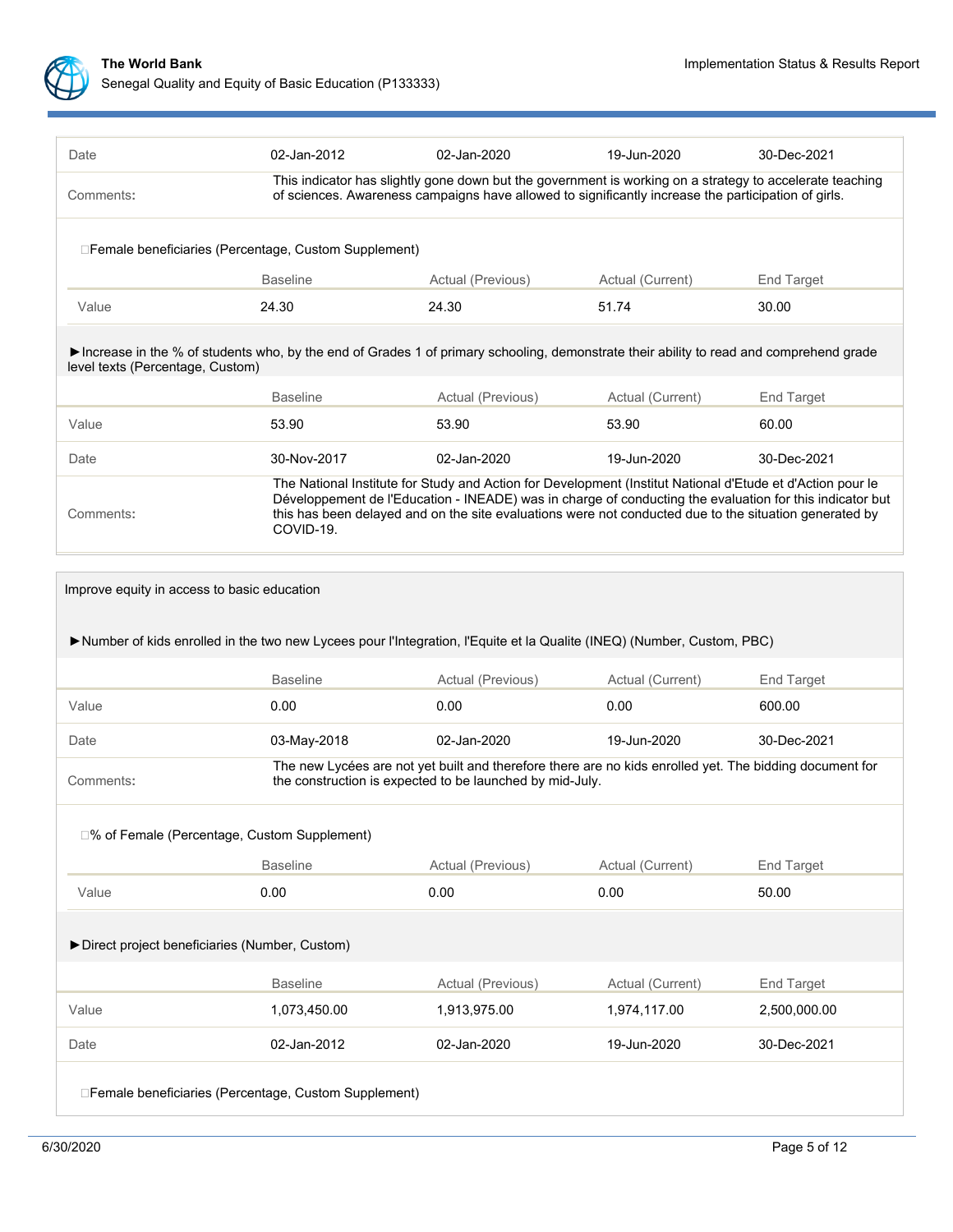

|                                                                              | <b>Baseline</b>                                                                                                                                                                                                                                                                                                                               | Actual (Previous) | Actual (Current) | End Target  |  |  |
|------------------------------------------------------------------------------|-----------------------------------------------------------------------------------------------------------------------------------------------------------------------------------------------------------------------------------------------------------------------------------------------------------------------------------------------|-------------------|------------------|-------------|--|--|
| Value                                                                        | 504.00                                                                                                                                                                                                                                                                                                                                        | 504.00            | 504.00           | 525.00      |  |  |
|                                                                              |                                                                                                                                                                                                                                                                                                                                               |                   |                  |             |  |  |
| Supporting Project Management and Capacity Building                          |                                                                                                                                                                                                                                                                                                                                               |                   |                  |             |  |  |
| ► System for learning assessment at the primary level (Yes/No, Custom)       |                                                                                                                                                                                                                                                                                                                                               |                   |                  |             |  |  |
|                                                                              | <b>Baseline</b>                                                                                                                                                                                                                                                                                                                               | Actual (Previous) | Actual (Current) | End Target  |  |  |
| Value                                                                        | Yes                                                                                                                                                                                                                                                                                                                                           | <b>Yes</b>        | <b>No</b>        | Yes         |  |  |
| Date                                                                         | 02-Jan-2012                                                                                                                                                                                                                                                                                                                                   | 02-Jan-2020       | 19-Jun-2020      | 30-Dec-2021 |  |  |
| Comments:                                                                    | The National Institute for Study and Action for Development (Institut National d'Etude et d'Action pour le<br>Développement de l'Education - INEADE) was in charge of conducting the evaluation for this indicator but<br>this has been delayed and on the site evaluations were not conducted due to the situation generated by<br>covid-19. |                   |                  |             |  |  |
| $\Box$ Utility of the learning assessment system (Number, Custom Supplement) |                                                                                                                                                                                                                                                                                                                                               |                   |                  |             |  |  |
|                                                                              | <b>Baseline</b>                                                                                                                                                                                                                                                                                                                               | Actual (Previous) | Actual (Current) | End Target  |  |  |
| Value                                                                        | 4.00                                                                                                                                                                                                                                                                                                                                          | 4.00              | 4.00             | 4.00        |  |  |

# **Intermediate Results Indicators by Components**

| Component 1: Quality improvement of basic education                                                                               |                 |                                                                                                                                                                                                                                                                                                                                                                                                                                                                                                                          |                  |                   |  |
|-----------------------------------------------------------------------------------------------------------------------------------|-----------------|--------------------------------------------------------------------------------------------------------------------------------------------------------------------------------------------------------------------------------------------------------------------------------------------------------------------------------------------------------------------------------------------------------------------------------------------------------------------------------------------------------------------------|------------------|-------------------|--|
|                                                                                                                                   |                 |                                                                                                                                                                                                                                                                                                                                                                                                                                                                                                                          |                  |                   |  |
| $\triangleright$ % of newly recruited teachers trained and certified in CRFPE using the new training program (Percentage, Custom) |                 |                                                                                                                                                                                                                                                                                                                                                                                                                                                                                                                          |                  |                   |  |
|                                                                                                                                   | <b>Baseline</b> | Actual (Previous)                                                                                                                                                                                                                                                                                                                                                                                                                                                                                                        | Actual (Current) | End Target        |  |
| Value                                                                                                                             | 0.00            | 100.00                                                                                                                                                                                                                                                                                                                                                                                                                                                                                                                   | 100.00           | 100.00            |  |
| Date                                                                                                                              | 02-Jan-2012     | 02-Jan-2020                                                                                                                                                                                                                                                                                                                                                                                                                                                                                                              | 19-Jun-2020      | 30-Dec-2021       |  |
| Comments:                                                                                                                         |                 | Every year, the Ministry is recruiting new teachers. These teachers are certified by the Ministry.                                                                                                                                                                                                                                                                                                                                                                                                                       |                  |                   |  |
| ►% of IEF that achieved all least 95% of targets (Percentage, Custom, PBC)                                                        |                 |                                                                                                                                                                                                                                                                                                                                                                                                                                                                                                                          |                  |                   |  |
|                                                                                                                                   | <b>Baseline</b> | Actual (Previous)                                                                                                                                                                                                                                                                                                                                                                                                                                                                                                        | Actual (Current) | <b>End Target</b> |  |
| Value                                                                                                                             | 0.00            | 88.13                                                                                                                                                                                                                                                                                                                                                                                                                                                                                                                    | 88.13            | 100.00            |  |
| Date                                                                                                                              | 02-Jan-2012     | 02-Jan-2020                                                                                                                                                                                                                                                                                                                                                                                                                                                                                                              | 19-Jun-2020      | 30-Dec-2021       |  |
| Comments:                                                                                                                         |                 | 100 % of IEF and IAs have signed their performance Based contract. 16 IA and 59 IEF has signed<br>performances-based contract and received funds allocated since le July 9, 2019. A total of 59 IEFs<br>benefited respectively from 147,500,000 FCFA from the IDA resources and 1,570,000,000 CFA from the<br>State budget (1,717,500,000 F CFA in total). To generalize the performance-based contract at all<br>education management level, the AF included the Regional education authorities. Thus, 16 IAs benefited |                  |                   |  |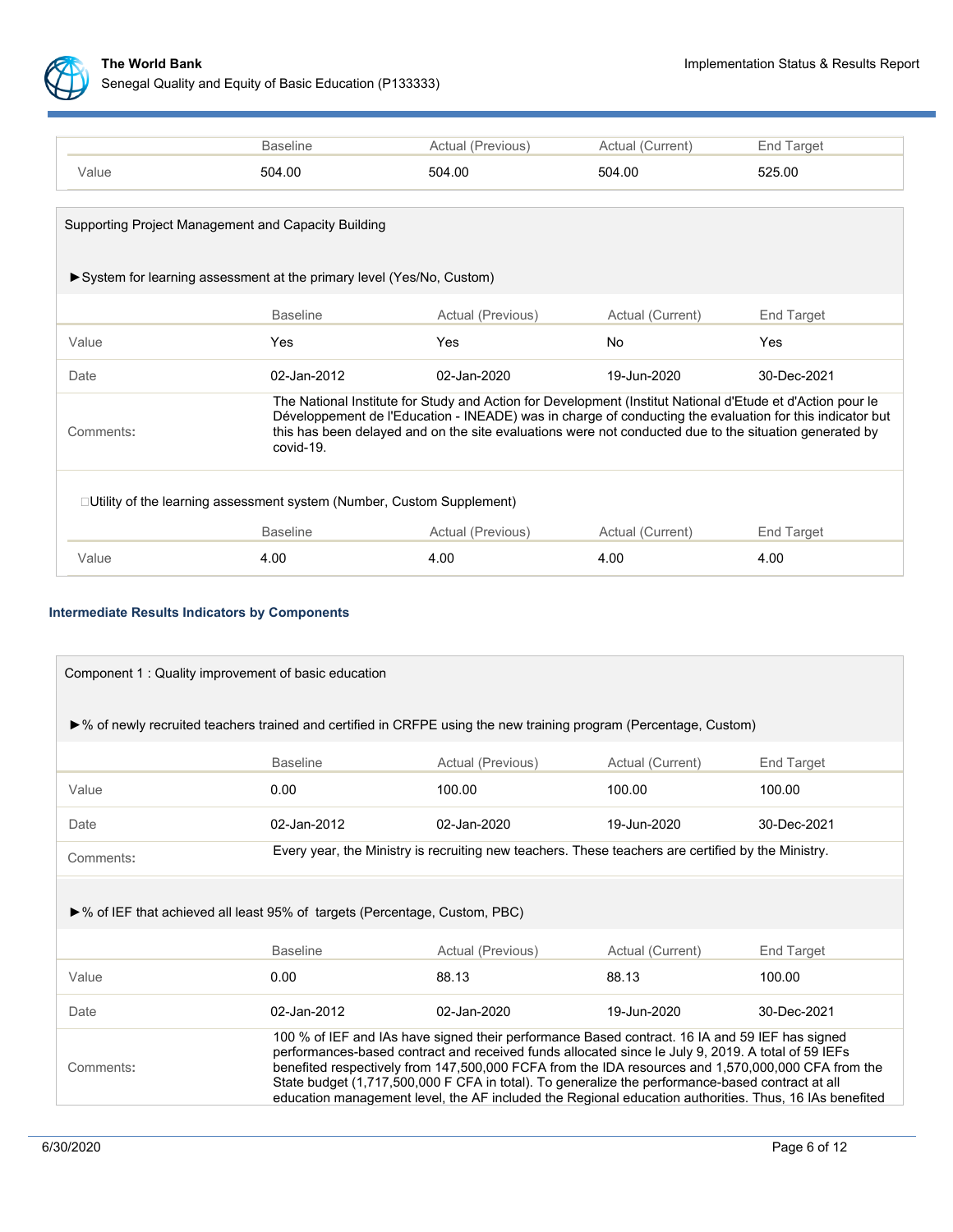

|                                                                                                                            | from grants of CFAF 48,000,000 from the project and CFAF 320,000,000 by the State budget. In addition,<br>8473 public elementary schools received an allocation of 852110864 F CFA granted by the project and<br>13000000 CFA coming from the State (i.e. 2152110864 CFA in total).<br>The implementation of these PBCs has delayed for one year because of the changes in the management<br>of the ministry. The IEFs has received recently the funds to implement the PBCs. Mid term Results will be<br>measured by April 2020. |                                                                                                       |                  |                   |  |  |
|----------------------------------------------------------------------------------------------------------------------------|-----------------------------------------------------------------------------------------------------------------------------------------------------------------------------------------------------------------------------------------------------------------------------------------------------------------------------------------------------------------------------------------------------------------------------------------------------------------------------------------------------------------------------------|-------------------------------------------------------------------------------------------------------|------------------|-------------------|--|--|
| ▶% of Daaras that achieved the 75% of the agreed targets (Percentage, Custom, PBC)                                         |                                                                                                                                                                                                                                                                                                                                                                                                                                                                                                                                   |                                                                                                       |                  |                   |  |  |
|                                                                                                                            | <b>Baseline</b>                                                                                                                                                                                                                                                                                                                                                                                                                                                                                                                   | Actual (Previous)                                                                                     | Actual (Current) | <b>End Target</b> |  |  |
| Value                                                                                                                      | 0.00                                                                                                                                                                                                                                                                                                                                                                                                                                                                                                                              | 78.87                                                                                                 | 78.87            | 85.00             |  |  |
| Date                                                                                                                       | 02-Jan-2012                                                                                                                                                                                                                                                                                                                                                                                                                                                                                                                       | 02-Jan-2020                                                                                           | 19-Jun-2020      | 30-Dec-2021       |  |  |
| Comments:                                                                                                                  | with the next academic year.                                                                                                                                                                                                                                                                                                                                                                                                                                                                                                      | The selection of the daaras has taken place and the new performance-based contracts (PBCs) will start |                  |                   |  |  |
| ▶% of middle schools teachers trained in the utilization of the new teaching guides (Percentage, Custom)                   |                                                                                                                                                                                                                                                                                                                                                                                                                                                                                                                                   |                                                                                                       |                  |                   |  |  |
|                                                                                                                            | <b>Baseline</b>                                                                                                                                                                                                                                                                                                                                                                                                                                                                                                                   | Actual (Previous)                                                                                     | Actual (Current) | <b>End Target</b> |  |  |
| Value                                                                                                                      | 0.00                                                                                                                                                                                                                                                                                                                                                                                                                                                                                                                              | 100.00                                                                                                | 100.00           | 100.00            |  |  |
| Date                                                                                                                       | 02-Jan-2012                                                                                                                                                                                                                                                                                                                                                                                                                                                                                                                       | 02-Jan-2020                                                                                           | 19-Jun-2020      | 30-Dec-2021       |  |  |
| Component 2: Equity in access and retention<br>Number of out of school children back into the system (Number, Custom, PBC) |                                                                                                                                                                                                                                                                                                                                                                                                                                                                                                                                   |                                                                                                       |                  |                   |  |  |
|                                                                                                                            |                                                                                                                                                                                                                                                                                                                                                                                                                                                                                                                                   |                                                                                                       |                  |                   |  |  |
|                                                                                                                            | <b>Baseline</b>                                                                                                                                                                                                                                                                                                                                                                                                                                                                                                                   | Actual (Previous)                                                                                     | Actual (Current) | <b>End Target</b> |  |  |
| Value                                                                                                                      | 0.00                                                                                                                                                                                                                                                                                                                                                                                                                                                                                                                              | 0.00                                                                                                  | 42,550.00        | 15,000.00         |  |  |
| Date                                                                                                                       | 02-Jan-2012                                                                                                                                                                                                                                                                                                                                                                                                                                                                                                                       | 02-Jan-2020                                                                                           | 19-Jun-2020      | 30-Dec-2021       |  |  |
| Comments:                                                                                                                  | The Ministry has initiated back to school campaigns.                                                                                                                                                                                                                                                                                                                                                                                                                                                                              |                                                                                                       |                  |                   |  |  |
| □% of Female (Percentage, Custom Supplement)                                                                               |                                                                                                                                                                                                                                                                                                                                                                                                                                                                                                                                   |                                                                                                       |                  |                   |  |  |
|                                                                                                                            | <b>Baseline</b>                                                                                                                                                                                                                                                                                                                                                                                                                                                                                                                   | Actual (Previous)                                                                                     | Actual (Current) | End Target        |  |  |
| Value                                                                                                                      | 0.00                                                                                                                                                                                                                                                                                                                                                                                                                                                                                                                              | 0.00                                                                                                  | 20.00            | 30.00             |  |  |
| Cumulative number of schools built by the project to extend the primary education network (Number, Custom)                 |                                                                                                                                                                                                                                                                                                                                                                                                                                                                                                                                   |                                                                                                       |                  |                   |  |  |
|                                                                                                                            | <b>Baseline</b>                                                                                                                                                                                                                                                                                                                                                                                                                                                                                                                   | Actual (Previous)                                                                                     | Actual (Current) | End Target        |  |  |
| Value                                                                                                                      | 0.00                                                                                                                                                                                                                                                                                                                                                                                                                                                                                                                              | 190.00                                                                                                | 190.00           | 200.00            |  |  |
| Date                                                                                                                       | 02-Jan-2012                                                                                                                                                                                                                                                                                                                                                                                                                                                                                                                       | 02-Jan-2020                                                                                           | 02-Jan-2020      | 30-Dec-2021       |  |  |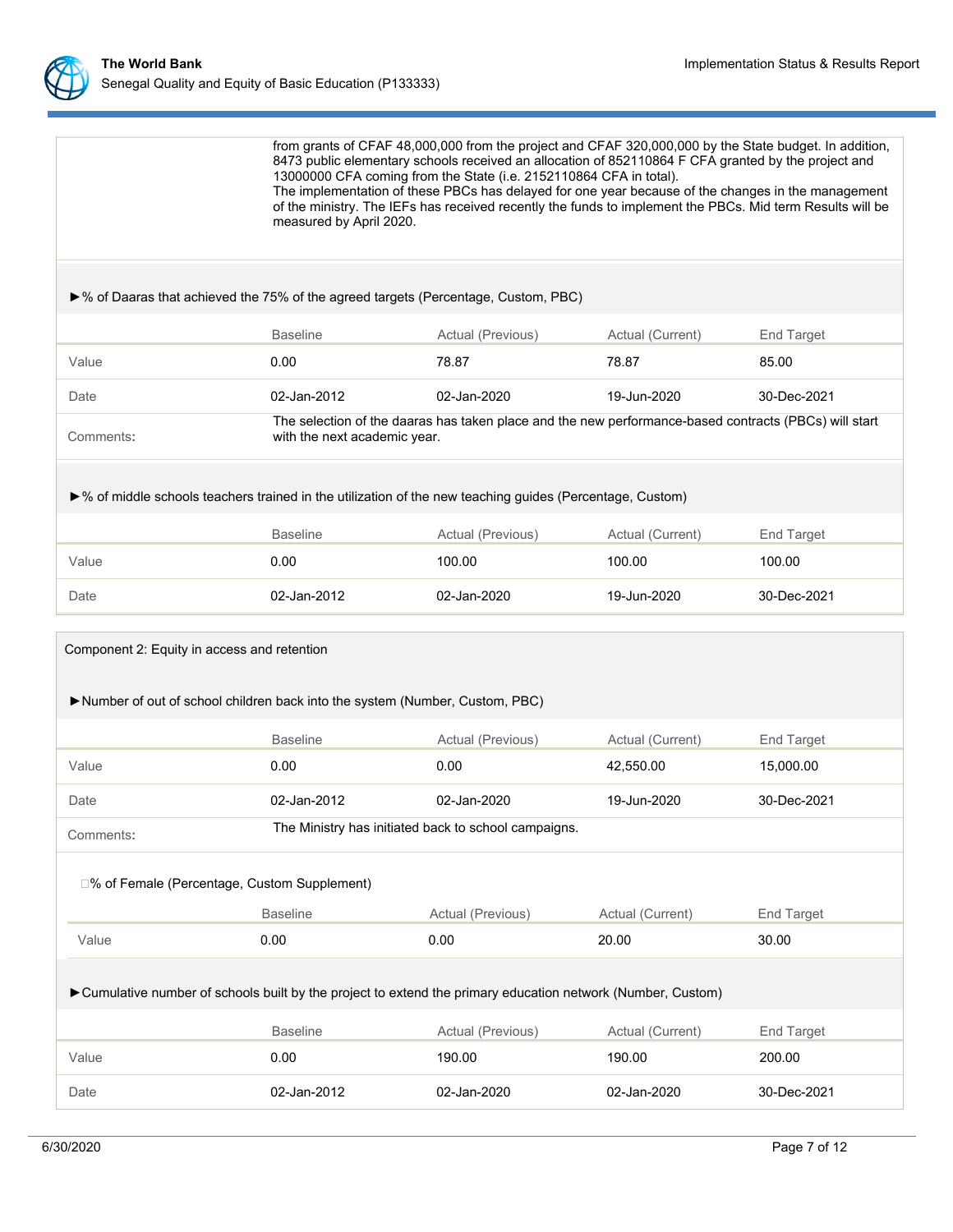Comments**:**

This indicator is no longer relevant to the project as there is no more civil work.

|                                                                                 |                 | Component 3: Project management and capacity building                                                                                                                                                                             |                  |             |  |  |  |
|---------------------------------------------------------------------------------|-----------------|-----------------------------------------------------------------------------------------------------------------------------------------------------------------------------------------------------------------------------------|------------------|-------------|--|--|--|
| ▶% of schools with a QIA based on Quality Improvement Plan (Percentage, Custom) |                 |                                                                                                                                                                                                                                   |                  |             |  |  |  |
|                                                                                 | <b>Baseline</b> | Actual (Previous)                                                                                                                                                                                                                 | Actual (Current) | End Target  |  |  |  |
| Value                                                                           | 0.00            | 100.00                                                                                                                                                                                                                            | 98.00            | 100.00      |  |  |  |
| Date                                                                            | 02-Jan-2012     | 02-Jan-2020                                                                                                                                                                                                                       | 19-Jun-2020      | 30-Nov-2021 |  |  |  |
|                                                                                 |                 | number of school community members trained using the revised materials in local languages (Number, Custom, PBC)                                                                                                                   |                  |             |  |  |  |
|                                                                                 | <b>Baseline</b> | Actual (Previous)                                                                                                                                                                                                                 | Actual (Current) | End Target  |  |  |  |
| Value                                                                           | 0.00            | 0.00                                                                                                                                                                                                                              | 2,615.00         | 14,000.00   |  |  |  |
| Date                                                                            | 03-May-2018     | 02-Jan-2020                                                                                                                                                                                                                       | 19-Jun-2020      | 30-Dec-2021 |  |  |  |
| ▶% of school heads trained (Percentage, Custom)                                 |                 |                                                                                                                                                                                                                                   |                  |             |  |  |  |
|                                                                                 | <b>Baseline</b> | Actual (Previous)                                                                                                                                                                                                                 | Actual (Current) | End Target  |  |  |  |
| Value                                                                           | 0.00            | 0.00                                                                                                                                                                                                                              | 1,680.00         | 60.00       |  |  |  |
| Date                                                                            | 03-May-2018     | 02-Jan-2020                                                                                                                                                                                                                       | 19-Jun-2020      | 30-Dec-2021 |  |  |  |
| Number of In-Services Teachers Trained (Number, Custom)                         |                 |                                                                                                                                                                                                                                   |                  |             |  |  |  |
|                                                                                 |                 |                                                                                                                                                                                                                                   |                  |             |  |  |  |
|                                                                                 | <b>Baseline</b> | Actual (Previous)                                                                                                                                                                                                                 | Actual (Current) | End Target  |  |  |  |
| Value                                                                           | 0.00            | 0.00                                                                                                                                                                                                                              | 5,324.00         | 25,000.00   |  |  |  |
| Date                                                                            | 03-May-2018     | 02-Jan-2020                                                                                                                                                                                                                       | 19-Jun-2020      | 30-Dec-2021 |  |  |  |
|                                                                                 |                 | ▶% of schools with a functional school-based management committee (Percentage, Custom)                                                                                                                                            |                  |             |  |  |  |
|                                                                                 | <b>Baseline</b> | Actual (Previous)                                                                                                                                                                                                                 | Actual (Current) | End Target  |  |  |  |
| Value                                                                           | 10.00           | 96.00                                                                                                                                                                                                                             | 97.56            | 100.00      |  |  |  |
| Date                                                                            | 02-Jan-2012     | 02-Jan-2020                                                                                                                                                                                                                       | 19-Jun-2020      | 30-Dec-2021 |  |  |  |
|                                                                                 |                 | ►% of Academic Inspectorates and Inspectorates of Training and Education have at least two officials in HR, statistics, and budget<br>management trained to handle the transferred roles and responsibilitie (Percentage, Custom) |                  |             |  |  |  |
|                                                                                 | <b>Baseline</b> | Actual (Previous)                                                                                                                                                                                                                 | Actual (Current) | End Target  |  |  |  |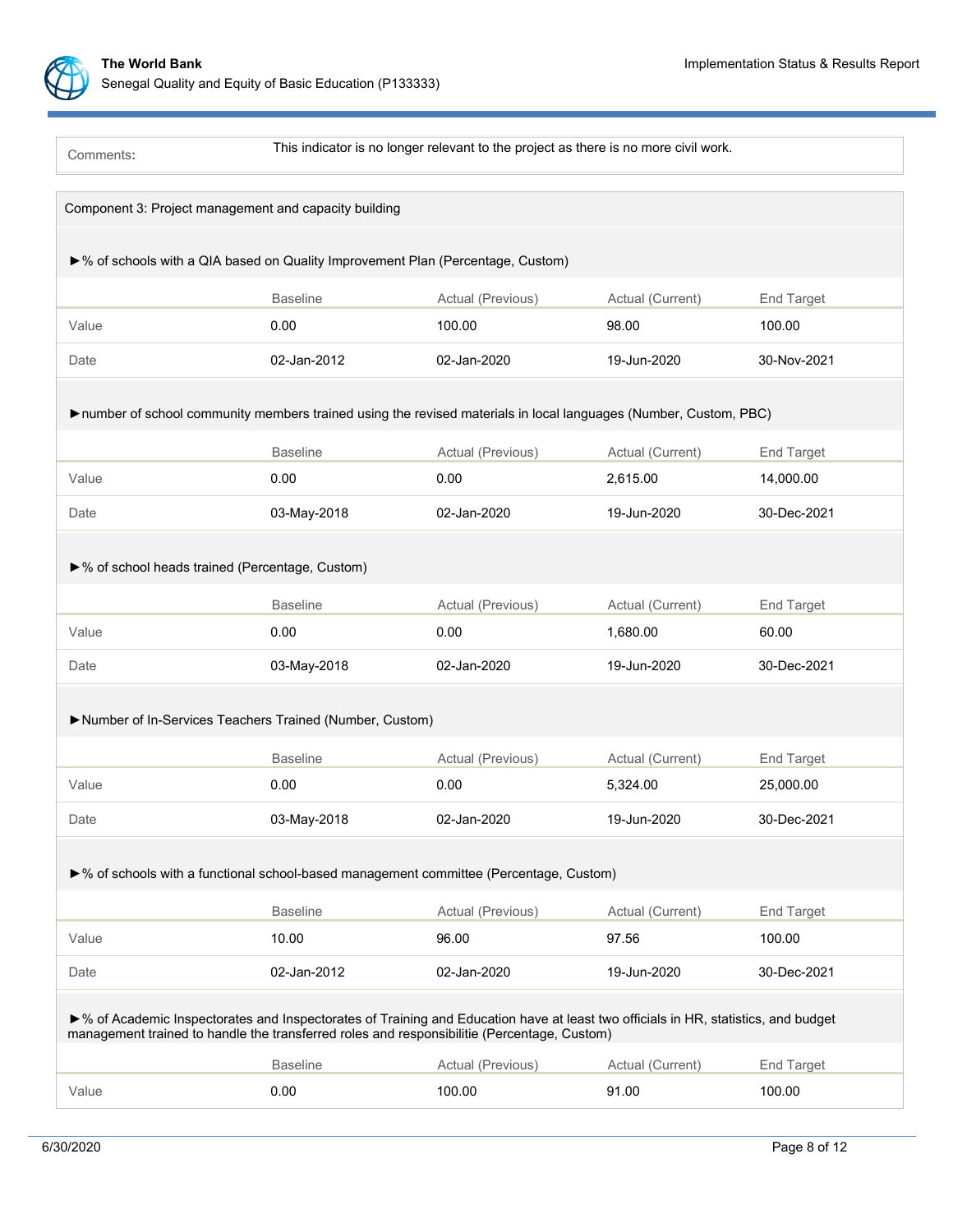

| Date                                                                                                                                                                                                                         | 02-Jan-2012                                                                                                                                                           | 02-Jan-2020       | 19-Jun-2020      | 30-Dec-2021 |  |  |  |
|------------------------------------------------------------------------------------------------------------------------------------------------------------------------------------------------------------------------------|-----------------------------------------------------------------------------------------------------------------------------------------------------------------------|-------------------|------------------|-------------|--|--|--|
| Comments:                                                                                                                                                                                                                    | The percentage has dropped because the number of inspectorates has gone up but they were not able to<br>undertake a training as of now due to the covid-19 situation. |                   |                  |             |  |  |  |
| System of learning assessment (Yes/No, Custom)                                                                                                                                                                               |                                                                                                                                                                       |                   |                  |             |  |  |  |
|                                                                                                                                                                                                                              | <b>Baseline</b>                                                                                                                                                       | Actual (Previous) | Actual (Current) | End Target  |  |  |  |
| Value                                                                                                                                                                                                                        | Yes                                                                                                                                                                   | Yes               | Yes              | Yes         |  |  |  |
| Date                                                                                                                                                                                                                         | 02-Jan-2012                                                                                                                                                           | 02-Jan-2020       | 19-Jun-2020      | 30-Dec-2021 |  |  |  |
| A human resources (HR), statistics and budget management system including software and equipment is established in all Academic<br>Inspectorates and in all Training and Education Inspectorates (Yes/No, C (Yes/No, Custom) |                                                                                                                                                                       |                   |                  |             |  |  |  |
|                                                                                                                                                                                                                              | <b>Baseline</b>                                                                                                                                                       | Actual (Previous) | Actual (Current) | End Target  |  |  |  |
| Value                                                                                                                                                                                                                        | <b>No</b>                                                                                                                                                             | Yes               | Yes              | Yes         |  |  |  |
| Date                                                                                                                                                                                                                         | 02-Jan-2012                                                                                                                                                           | 02-Jan-2020       | 19-Jun-2020      | 30-Dec-2021 |  |  |  |
| A regional education report is produced yearly (Yes/No, Custom, PBC)                                                                                                                                                         |                                                                                                                                                                       |                   |                  |             |  |  |  |
|                                                                                                                                                                                                                              | <b>Baseline</b>                                                                                                                                                       | Actual (Previous) | Actual (Current) | End Target  |  |  |  |
| Value                                                                                                                                                                                                                        | <b>No</b>                                                                                                                                                             | Yes               | Yes              | Yes         |  |  |  |
| Date                                                                                                                                                                                                                         | 02-Jan-2012                                                                                                                                                           | 02-Jan-2020       | 19-Jun-2020      | 30-Nov-2021 |  |  |  |

# **Performance-Based Conditions**

| ▶ PBC 1 % of IEF that achieved all least 95% of targets (Percentage, Intermediate Outcome, 8.14, 0.00%) |                 |                   |                  |               |
|---------------------------------------------------------------------------------------------------------|-----------------|-------------------|------------------|---------------|
|                                                                                                         | <b>Baseline</b> | Actual (Previous) | Actual (Current) | School year 4 |
| Value                                                                                                   | 0.00            | 88.13             | 88.13            | $- -$         |
| Date                                                                                                    | --              | 02-Jan-2020       | 19-Jun-2020      | --            |

►PBC 2 number of school community members trained using the revised materials in local languages (Number, Intermediate Outcome, 1.14, 0.00%)

| <b>Baseline</b> | Actual (Previous) | Actual (Current) | School year 4 |
|-----------------|-------------------|------------------|---------------|
|                 |                   |                  |               |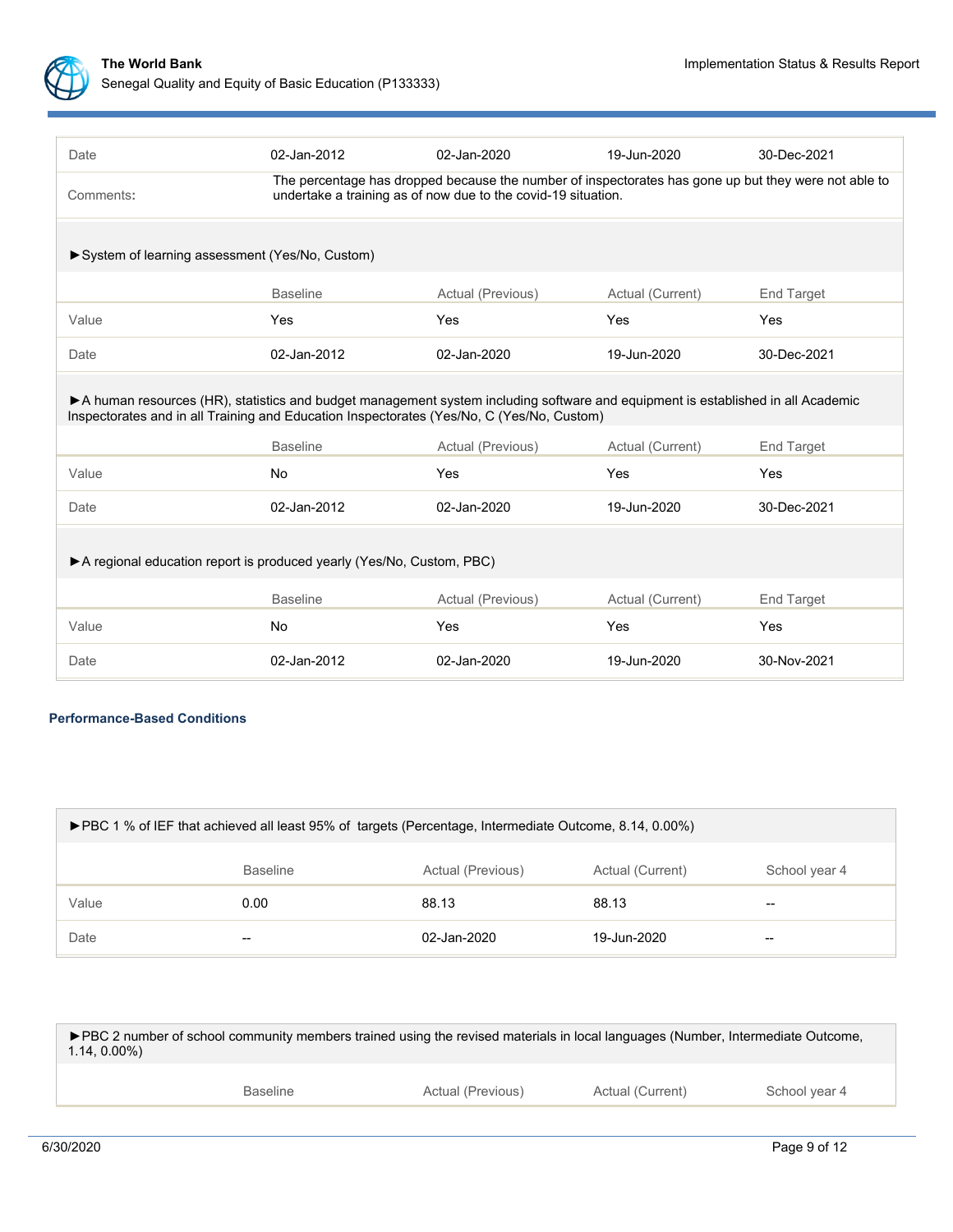

| Value | 0.00  | 0.00        | 2,615.00    | $- -$ |
|-------|-------|-------------|-------------|-------|
| Date  | $- -$ | 02-Jan-2020 | 19-Jun-2020 | $- -$ |

### ►PBC 3 % of middle school students enrolled in math and science tracks (S1, S2) in secondary level (Percentage, Intermediate Outcome, 2.05, 0.00%)

|       | <b>Baseline</b> | Actual (Previous) | Actual (Current) | School year 4                                  |
|-------|-----------------|-------------------|------------------|------------------------------------------------|
| Value | 32.00           | 34.91             | 33.78            | $\hspace{0.1mm}-\hspace{0.1mm}-\hspace{0.1mm}$ |
| Date  | $- -$           | 02-Jan-2020       | 19-Jun-2020      | $\overline{\phantom{m}}$                       |

| ► PBC 4 Number of kids enrolled in the two new Lycees pour l'Integration, l'Equite et la Qualite (INEQ) (Number, Intermediate Outcome,<br>$9.54, 0.00\%$ |                 |                   |                  |               |  |  |
|----------------------------------------------------------------------------------------------------------------------------------------------------------|-----------------|-------------------|------------------|---------------|--|--|
|                                                                                                                                                          | <b>Baseline</b> | Actual (Previous) | Actual (Current) | School year 4 |  |  |
| Value                                                                                                                                                    | 0.00            | 0.00              | 0.00             | $- -$         |  |  |
| Date                                                                                                                                                     | --              | 02-Jan-2020       | 19-Jun-2020      | --            |  |  |

| ▶ PBC 5 % of Daaras that achieved the 75% of the agreed targets (Percentage, Intermediate Outcome, 5.92, 0.00%) |                 |                   |                  |                          |  |
|-----------------------------------------------------------------------------------------------------------------|-----------------|-------------------|------------------|--------------------------|--|
|                                                                                                                 | <b>Baseline</b> | Actual (Previous) | Actual (Current) | School year 4            |  |
| Value                                                                                                           | 0.00            | 78.87             | 78.87            | $\overline{\phantom{m}}$ |  |
| Date                                                                                                            | $- -$           | 02-Jan-2020       | 19-Jun-2020      | --                       |  |

| ► PBC 6 Number of out of school children back into the system (Number, Intermediate Outcome, 1.88, 0.00%) |                                                                           |             |             |    |  |
|-----------------------------------------------------------------------------------------------------------|---------------------------------------------------------------------------|-------------|-------------|----|--|
|                                                                                                           | Actual (Previous)<br>Actual (Current)<br><b>Baseline</b><br>School year 4 |             |             |    |  |
| Value                                                                                                     | 0.00                                                                      | 0.00        | 42.550.00   | -- |  |
| Date                                                                                                      | --                                                                        | 02-Jan-2020 | 19-Jun-2020 | -- |  |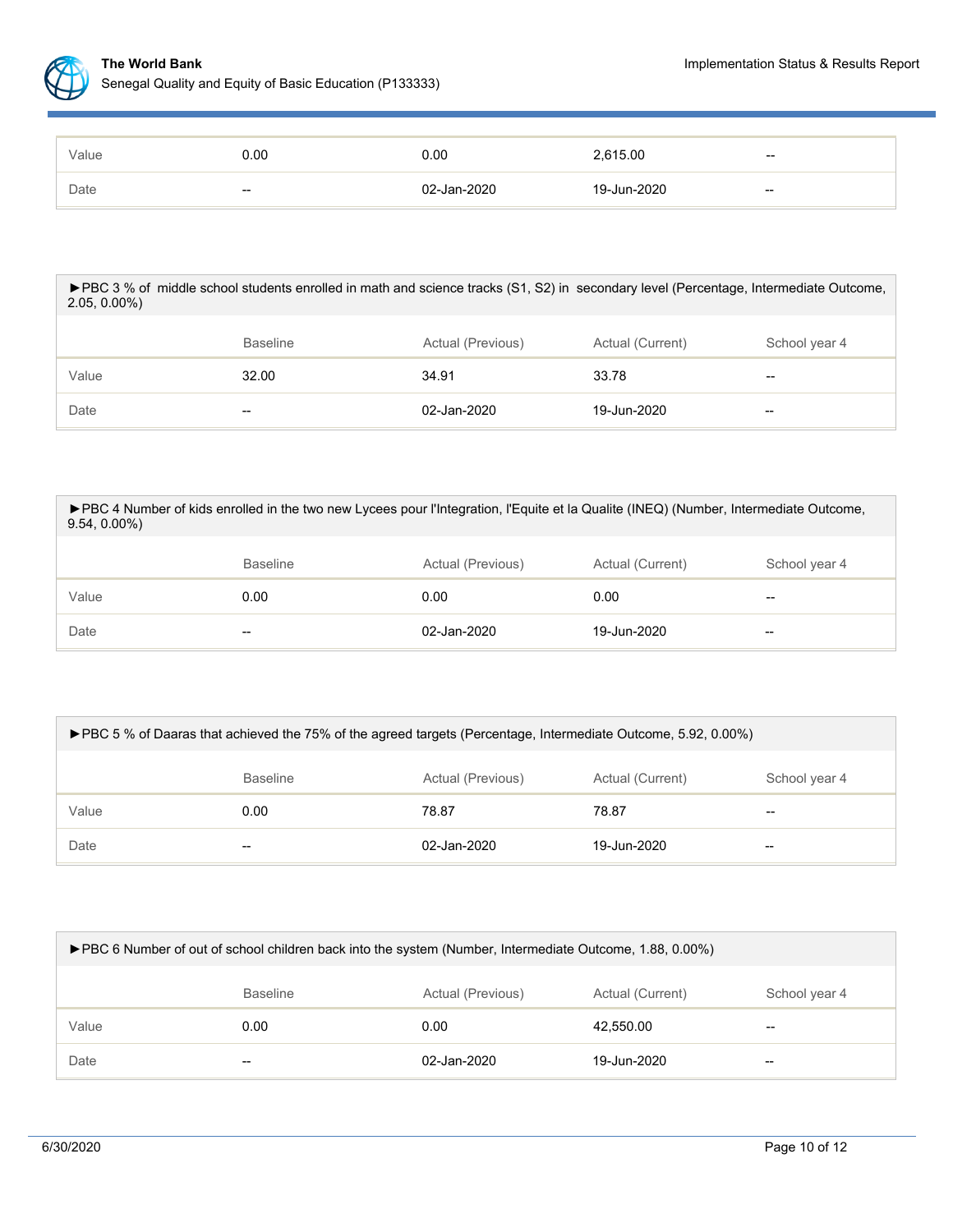

| ► PBC 7 A regional education report is produced yearly (Yes/No, Intermediate Outcome, 3.13, 0.00%) |                                                                           |             |             |    |  |  |
|----------------------------------------------------------------------------------------------------|---------------------------------------------------------------------------|-------------|-------------|----|--|--|
|                                                                                                    | <b>Baseline</b><br>Actual (Previous)<br>Actual (Current)<br>School year 4 |             |             |    |  |  |
| Value                                                                                              | No.                                                                       | Yes         | Yes         | -- |  |  |
| Date                                                                                               | $- -$                                                                     | 02-Jan-2020 | 19-Jun-2020 | -- |  |  |

# **Data on Financial Performance**

# **Disbursements (by loan)**

| Project | Loan/Credit/TF | <b>Status</b> | Currency   | Original | Revised | Cancelled | <b>Disbursed</b> | Undisbursed | % Disbursed |
|---------|----------------|---------------|------------|----------|---------|-----------|------------------|-------------|-------------|
| P133333 | IDA-52750      | Closed        | <b>USD</b> | 20.00    | 19.20   | 0.80      | 18.38            | 0.00        | 100%        |
| P133333 | IDA-62520      | Effective     | <b>USD</b> | 60.00    | 60.00   | 0.00      | 6.42             | 46.70       | 12%         |
| P133333 | TF-15232       | Closed        | <b>USD</b> | 6.90     | 5.75    | 1.15      | 5.75             | 0.00        | 100%        |
| P133333 | TF-15285       | Closed        | <b>USD</b> | 40.00    | 39.66   | 0.34      | 39.66            | 0.00        | 100%        |
| P133333 | TF-15311       | Closed        | <b>USD</b> | 2.22     | 1.70    | 0.53      | 1.85             | 0.00        | 100%        |

# **Key Dates (by loan)**

| Project | Loan/Credit/TF | <b>Status</b> | Approval Date | Signing Date | <b>Effectiveness Date</b> | Orig. Closing Date | Rev. Closing Date |
|---------|----------------|---------------|---------------|--------------|---------------------------|--------------------|-------------------|
| P133333 | IDA-52750      | Closed        | 13-Jun-2013   | 22-Nov-2013  | 10-Feb-2014               | 31-Jan-2018        | 30-Sep-2018       |
| P133333 | IDA-62520      | Effective     | 31-May-2018   | 30-Aug-2018  | 23-Oct-2018               | 31-Dec-2021        | 31-Dec-2021       |
| P133333 | TF-15232       | Closed        | 22-Nov-2013   | 22-Nov-2013  | 10-Feb-2014               | 31-May-2017        | 31-May-2018       |
| P133333 | TF-15285       | Closed        | 22-Nov-2013   | 22-Nov-2013  | 10-Feb-2014               | 30-Oct-2015        | 30-Sep-2017       |
| P133333 | TF-15311       | Closed        | 22-Nov-2013   | 22-Nov-2013  | 10-Feb-2014               | 23-Aug-2017        | 23-Aug-2017       |

## **Cumulative Disbursements**